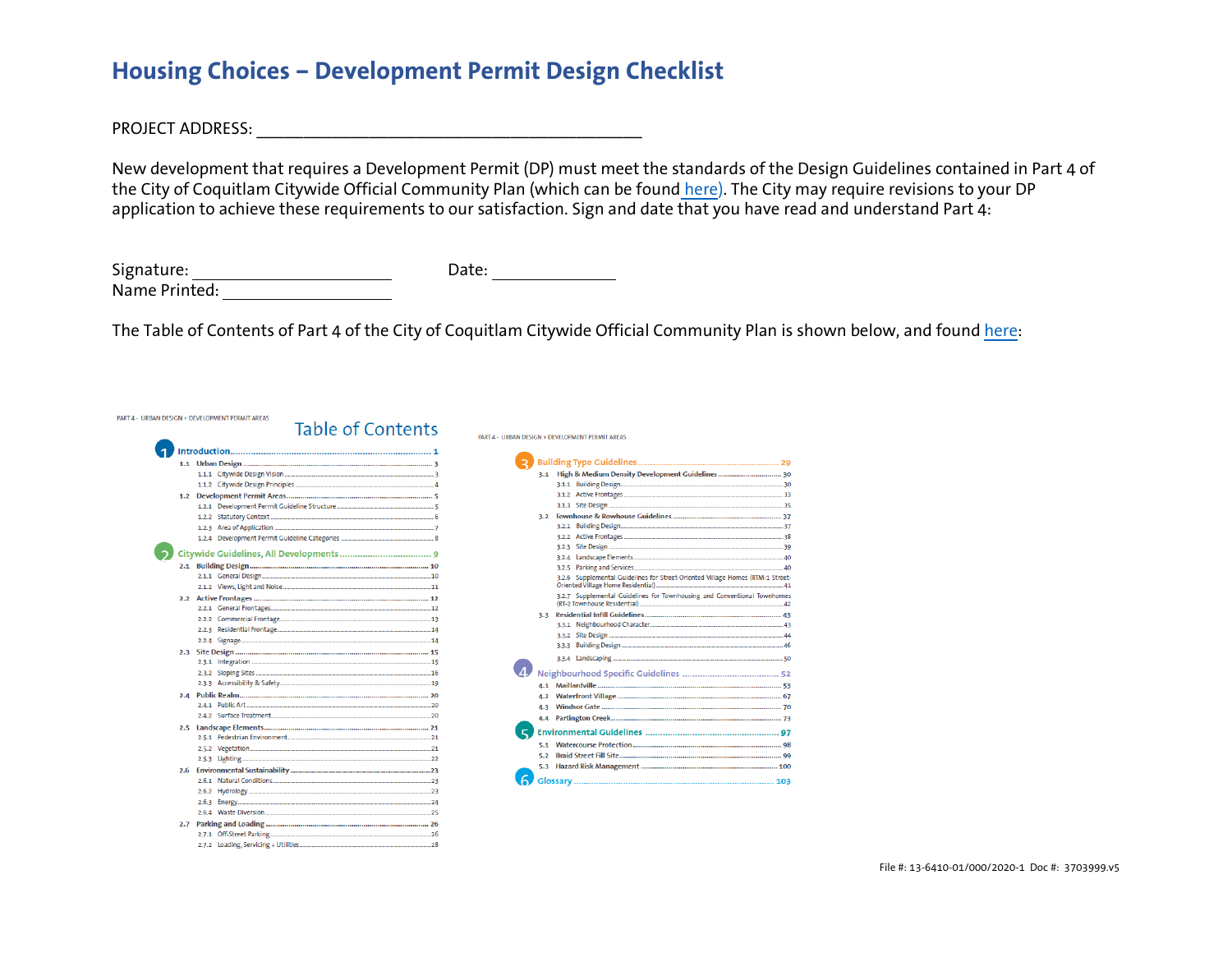### **Housing Choices – Development Permit Design Checklist**

This checklist is an excerpt of the City of Coquitlam Citywide Official Community Plan, Part 4, Urban Design + Development Permit Areas. The intent of this checklist is to facilitate quality site and building design for a variety of ground oriented housing options.

#### **Instructions:**

- *Explain how your project meets each of the Design Guidelines, using specific examples and citing specific drawing sheets in the application package; or*
- *Identify the unique circumstance of why you were unable to achieve the intent of a specific guideline. Provide a rationale, cite specific drawing sheets, and describe how any consequence of not achieving the guideline is proposed to be mitigated.*

| <b>Guideline</b> | <b>Design Guideline</b>                                                         | <b>Applicant Response</b>                           |
|------------------|---------------------------------------------------------------------------------|-----------------------------------------------------|
| <b>Number</b>    |                                                                                 | (describe how your proposal achieves the quideline) |
|                  |                                                                                 |                                                     |
|                  | 2.3.2 SLOPING SITES                                                             |                                                     |
| a)               | <b>Building With the Slope</b>                                                  |                                                     |
|                  | Consider distinctive building and site design that provides a<br>$\mathbf{i}$ . |                                                     |
|                  | sensitive design response to sloped sites and environmental and                 |                                                     |
|                  | natural constraints.                                                            |                                                     |
| ii.              | Build with the slope to minimize cut and fill excavations to help               |                                                     |
|                  | preserve the natural topography of the hillside.                                |                                                     |
| iii.             | To reduce grading and retaining wall requirements, set buildings                |                                                     |
|                  | into the hillside. Where retaining walls are needed, step retaining             |                                                     |
|                  | walls to follow the terrain.                                                    |                                                     |
|                  | iv.   Where cuts and fills are required, establish contours and gradients       |                                                     |
|                  | that resemble the naturally occurring terrain. Round out and                    |                                                     |
|                  | blend slope transitions between lots and/or adjacent undisturbed                |                                                     |
|                  | area.                                                                           |                                                     |
| v.               | Create appropriately-sized terraces (for building pads that can                 |                                                     |
|                  | provide usable yards, patios and common areas) when site                        |                                                     |
|                  | grading. Wherever feasible, avoid the creation of large flat                    |                                                     |
|                  | terraces across multiple building sites.                                        |                                                     |
|                  |                                                                                 |                                                     |
| 2.3.2            | <b>SLOPING SITES</b>                                                            |                                                     |
| b)               | <b>Retaining Walls</b>                                                          |                                                     |
| $\mathbf{i}$ .   | Create pedestrian connections, where appropriate and feasible, in               |                                                     |
|                  | locations where retaining walls create a barrier between                        |                                                     |

#### **[Chapter 2 Citywide Guidelines, All Developments](https://coquitlam.ca/mwg-internal/de5fs23hu73ds/progress?id=_T0dqCoX2bXZHkiILxKr3m812bUwZufEz29KriLDAlM,&dlhttps://coquitlam.ca/mwg-internal/de5fs23hu73ds/progress?id=_T0dqCoX2bXZHkiILxKr3m812bUwZufEz29KriLDAlM,&dl)**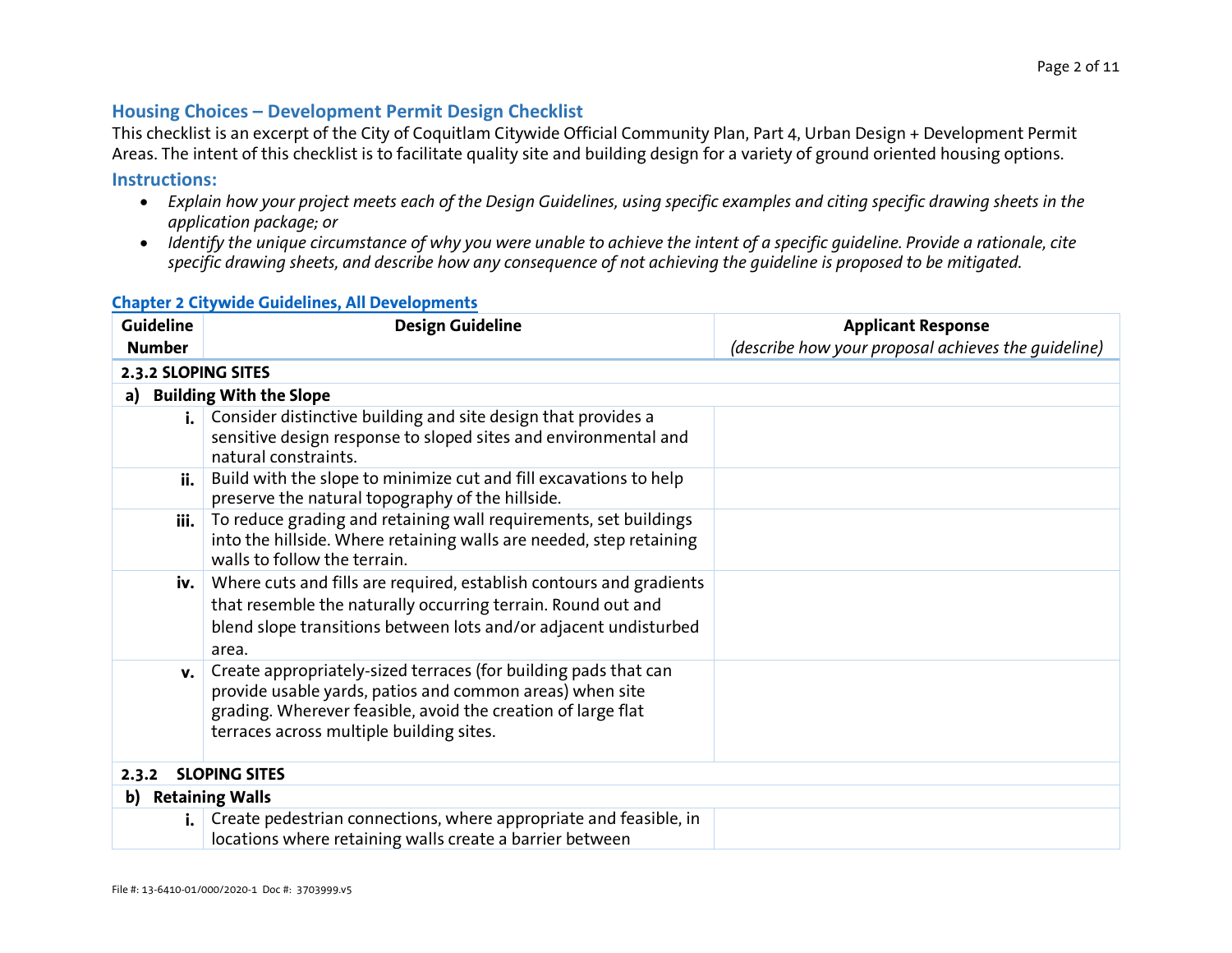|      | development and streets. Where feasible, and coordinated with<br>landscaping, also consider:<br>Utilizing ramps to improve accessibility; and<br>Incorporating bike channels to assist cyclists.<br>$\bullet$                                                                                                                                                                                                                                                   |  |
|------|-----------------------------------------------------------------------------------------------------------------------------------------------------------------------------------------------------------------------------------------------------------------------------------------------------------------------------------------------------------------------------------------------------------------------------------------------------------------|--|
| ii.  | Use landscaping and plantings, including trees, to help blend<br>retaining walls into natural surroundings.                                                                                                                                                                                                                                                                                                                                                     |  |
| iii. | Where a retaining wall is located along any public rights-of-way,<br>public space, or location that is highly visible, use landscaping<br>techniques and materials to create visual interest by using:<br>Plantings, trellis or lattice-work above and below the wall;<br>Landscaped areas between walls and sidewalks/paths; and<br>Wall inlays, banding, battering and texture treatments to<br>provide visual interest and articulation to the wall surface. |  |
| iv.  | Ensure retaining walls use materials that are compatible with the<br>principal building and/or natural surroundings. The use of brick,<br>stone, architecturally treated concrete, and interlocking<br>landscaping blocks is encouraged. Limited use of wood, rock and<br>lock-block may only be considered in locations that are not highly<br>visible. The use of wood is further limited to applications that are<br>non-structural.                         |  |
| v.   | Design retaining walls to permit landscaping and the<br>maintenance of terraces, and the use of plants, shrubs and trees<br>which are suitable for small spaces (preferably drought-resistant,<br>native species) and will not create long-term maintenance issues;                                                                                                                                                                                             |  |
| vi.  | Where a retaining wall is located along any public rights-of-way,<br>public space, or location that is highly visible, utilize transparent<br>fencing techniques and smaller, equally-stepped retaining walls to<br>create visual interest, reduce massing and blend the wall into the<br>surrounding area.                                                                                                                                                     |  |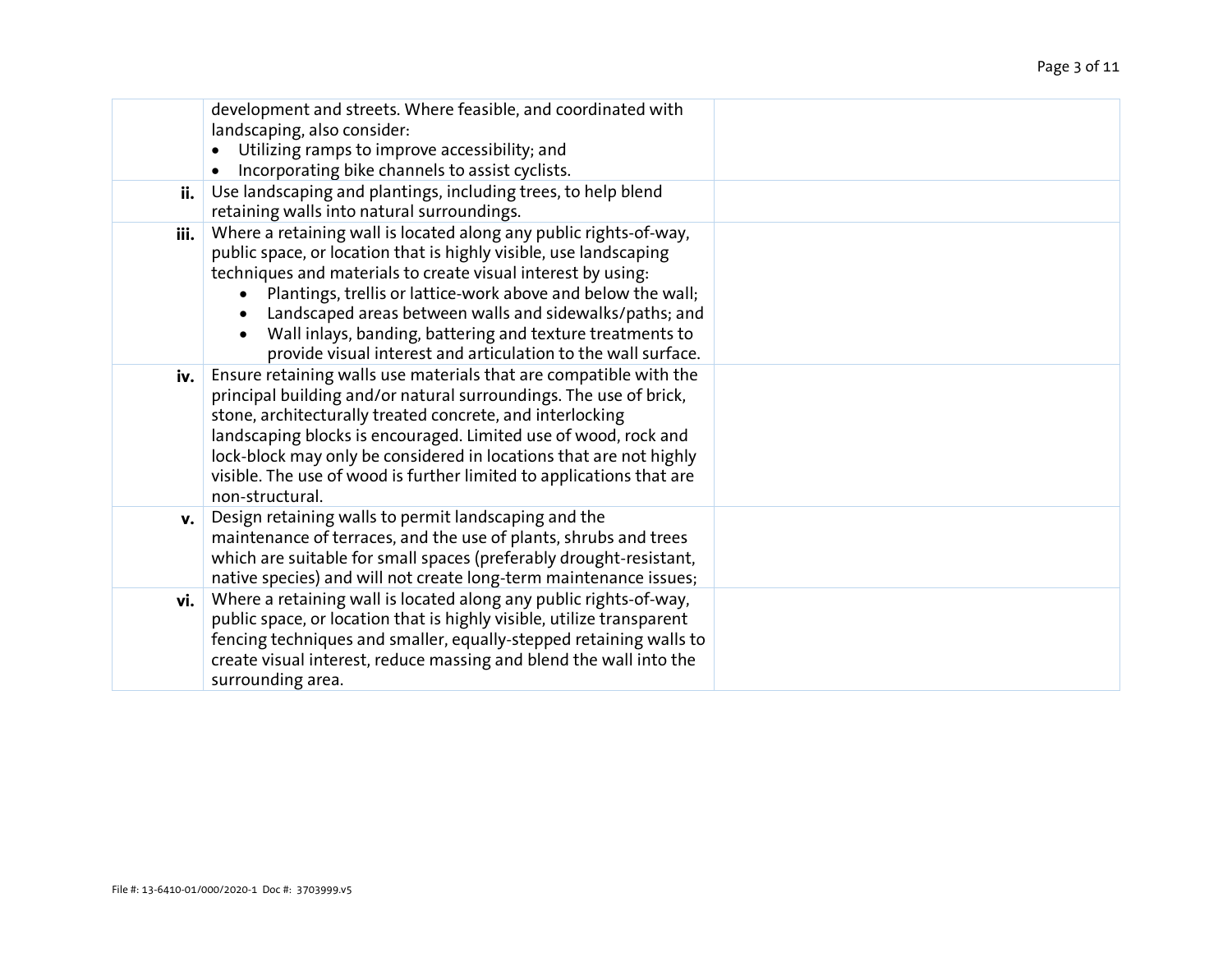## **[3.3 Residential Infill Guidelines](https://coquitlam.ca/mwg-internal/de5fs23hu73ds/progress?id=_T0dqCoX2bXZHkiILxKr3m812bUwZufEz29KriLDAlM,&dlhttps://coquitlam.ca/mwg-internal/de5fs23hu73ds/progress?id=_T0dqCoX2bXZHkiILxKr3m812bUwZufEz29KriLDAlM,&dl)**

| Guideline         | <b>Design Guideline</b>                                                                                                                                                                                                                                                                                                                                               | <b>Applicant Response</b>                           |
|-------------------|-----------------------------------------------------------------------------------------------------------------------------------------------------------------------------------------------------------------------------------------------------------------------------------------------------------------------------------------------------------------------|-----------------------------------------------------|
| <b>Number</b>     |                                                                                                                                                                                                                                                                                                                                                                       | (describe how your proposal achieves the quideline) |
|                   | 3.3.1 NEIGHBOURHOOD CHARACTER                                                                                                                                                                                                                                                                                                                                         |                                                     |
| a)                | <b>Neighborliness</b>                                                                                                                                                                                                                                                                                                                                                 |                                                     |
| i. I              | New development should consider the siting, setbacks, scale,<br>height and massing of adjacent development, while also<br>recognizing that new development is not intended to be built to<br>the same standards as existing development built under One-<br>Family Zoning.                                                                                            |                                                     |
| ii.               | Where the new development is taller than adjacent buildings,<br>create a respectful transition in scale and mitigate site overlook<br>through the use of increased open space, upper storey step-backs,<br>or sloped roof forms.                                                                                                                                      |                                                     |
| iii.              | Consider a notched setback for the portion of the front facade<br>that is adjacent to an existing building with deeper front yard<br>setbacks to create a more neighbourly transition.                                                                                                                                                                                |                                                     |
| iv.               | For new development with less rear yard than adjacent properties,<br>incorporate design measures that reduce bulk, massing, and<br>shadowing such as sloped roofs, upper storey step backs or<br>recessed massing. The size of decks and balconies that are<br>significantly above grade should be designed and located to<br>mitigate privacy and overlook concerns. |                                                     |
| v.                | On a corner lot or double-fronting site, orient the principal<br>building to both streets by providing an equal quality of design<br>with articulation in scale, massing and materials.                                                                                                                                                                               |                                                     |
| vi.               | For multiplex projects, no more than 4 side-by-side units should<br>front a street to respect the character and scale of adjacent<br>ground-oriented residential development. Where multiplex<br>projects propose more than two side-by-side units fronting a<br>street, refer to Section 3.2 Townhouse & Rowhouse Guidelines for<br>additional design guidance.      |                                                     |
| 3.3.2 SITE DESIGN |                                                                                                                                                                                                                                                                                                                                                                       |                                                     |
|                   | a) Vehicle Access and Parking                                                                                                                                                                                                                                                                                                                                         |                                                     |
| i.                | Where a functioning lane exists, vehicle access should be off the<br>lane. If lane access is not possible, access should be taken from the                                                                                                                                                                                                                            |                                                     |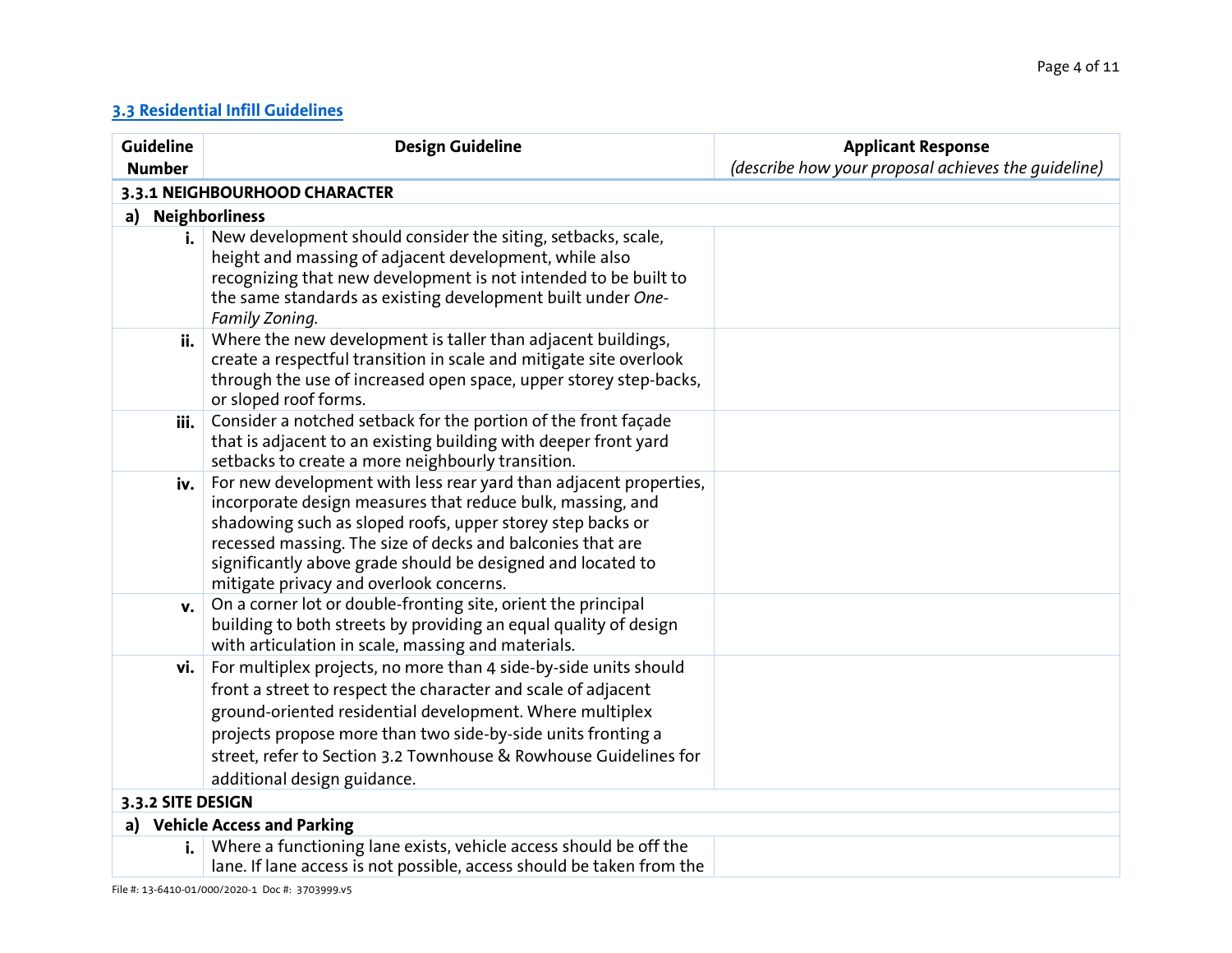| ii.        | lowest classification of street that fronts the property. For corner<br>properties without lane access, the preferred driveway access is at<br>the rear yard of the flanking street.<br>Properties without existing lane access and in need of driveway<br>access from the fronting street should:<br>design vehicle access from the street in a way that minimizes<br>the width of the driveway; and<br>locate the driveway along an interior side yard of the<br>$\bullet$<br>property, and if possible, share a driveway with the abutting                                                                                  |  |
|------------|--------------------------------------------------------------------------------------------------------------------------------------------------------------------------------------------------------------------------------------------------------------------------------------------------------------------------------------------------------------------------------------------------------------------------------------------------------------------------------------------------------------------------------------------------------------------------------------------------------------------------------|--|
| iii.       | property.<br>Opportunities should be explored across Neighbourhood Attached<br>Residential areas to acquire lane-to-street connections to address<br>single-access lane constraints.                                                                                                                                                                                                                                                                                                                                                                                                                                           |  |
| b) Parking |                                                                                                                                                                                                                                                                                                                                                                                                                                                                                                                                                                                                                                |  |
| i.         | Preference for the location of parking is in this order:<br>1. At the rear of the property,<br>2. Facing the side of the development when incorporated into<br>the principal dwelling, and<br>3. Facing the street when other options above are unviable and<br>the following conditions are met for a garage or carport:<br>not occupy more than 1/2 the width of the front façade;<br>be recessed from the front façade of a building and not<br>protrude beyond the front entrance of a unit; and,<br>be of high quality materials and design, with features that<br>may include windows, paneling or other design details. |  |
| ii.        | For convenience and to enhance accessibility, consider adding a<br>walkway between parking stalls that belong to different strata<br>units, and aim to limit the number of side-by-side stalls without a<br>walkway to four.                                                                                                                                                                                                                                                                                                                                                                                                   |  |
|            | c) Garbage and Recycling                                                                                                                                                                                                                                                                                                                                                                                                                                                                                                                                                                                                       |  |
| i.         | When the solid waste and recycling storage area is designed to be<br>incorporated into a building, it should be placed in a position that<br>avoids or minimizes visibility from any street facing elevation and<br>be a subordinate part of the building.                                                                                                                                                                                                                                                                                                                                                                     |  |
| ii.        | When the solid waste and recycling storage area is outside a<br>building, the area must be fully secure, wildlife resistant, and                                                                                                                                                                                                                                                                                                                                                                                                                                                                                               |  |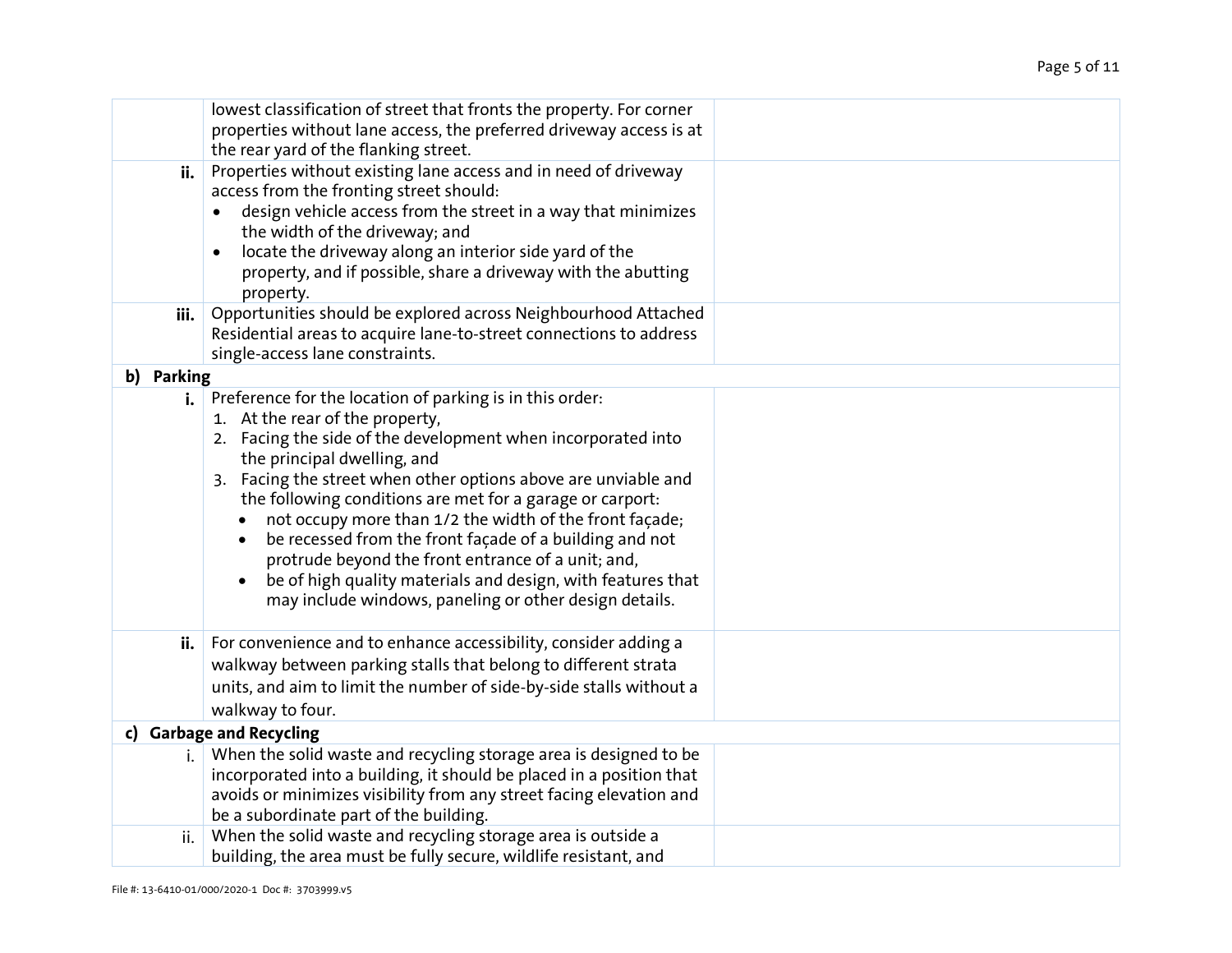|      | screened from view from adjacent public streets and adjacent<br>properties. All aspects of the storage area must be located on the<br>site.                                                                                                                                                                                                                                                                                                                                                                         |  |
|------|---------------------------------------------------------------------------------------------------------------------------------------------------------------------------------------------------------------------------------------------------------------------------------------------------------------------------------------------------------------------------------------------------------------------------------------------------------------------------------------------------------------------|--|
| iii. | The solid waste and recycling staging area must be designed to<br>provide convenient access for collection vehicles. The staging area<br>should not conflict with parking or landscaped areas.                                                                                                                                                                                                                                                                                                                      |  |
| iv.  | Adequate space for operational source separation of all solid<br>waste (e.g. recycling and compost) must be provided, including<br>space for collection, storage, and access for collection vehicles.                                                                                                                                                                                                                                                                                                               |  |
| V.   | Development permit applications for new development should<br>include a solid waste and recycling site plan that addresses<br>guidelines in Section 3.3.2. c).                                                                                                                                                                                                                                                                                                                                                      |  |
|      | d) Privacy and Access to Natural Light                                                                                                                                                                                                                                                                                                                                                                                                                                                                              |  |
|      | Windows, porches, decks, and balconies should be carefully<br>designed, and if necessary, screened to improve privacy and<br>minimize overlook into neighboring properties and between units.                                                                                                                                                                                                                                                                                                                       |  |
| ii.  | To enhance privacy and access to sunlight where there are<br>multiple buildings on a site, maintain a minimum separation of 3<br>m between principal buildings fronting the street, and a minimum<br>of 6 m between principal buildings at the front and rear of the<br>property.                                                                                                                                                                                                                                   |  |
|      | e) Transition from Private to Public                                                                                                                                                                                                                                                                                                                                                                                                                                                                                |  |
| i.   | Site and building design should work together to create a<br>transition from the public space of the street to the private space<br>of the development. Street-fronting buildings should be designed<br>with adequate transitions and landscape elements that<br>emphasize the principal entrance. Such elements could include:<br>A defined garden edge with landscaping, trees, fencing, or<br>entry gate;<br>Steps or a change in level;<br>A well-defined porch; and<br>Changes in paving or planting patterns. |  |
|      | 3.3.3 BUILDING DESIGN                                                                                                                                                                                                                                                                                                                                                                                                                                                                                               |  |
|      | a) Composition and Architectural Style                                                                                                                                                                                                                                                                                                                                                                                                                                                                              |  |
| i.   | Some building design guidance in Section 3.3.3 has been organized into traditional and non-traditional designs to help<br>facilitate the style of architecture chosen.                                                                                                                                                                                                                                                                                                                                              |  |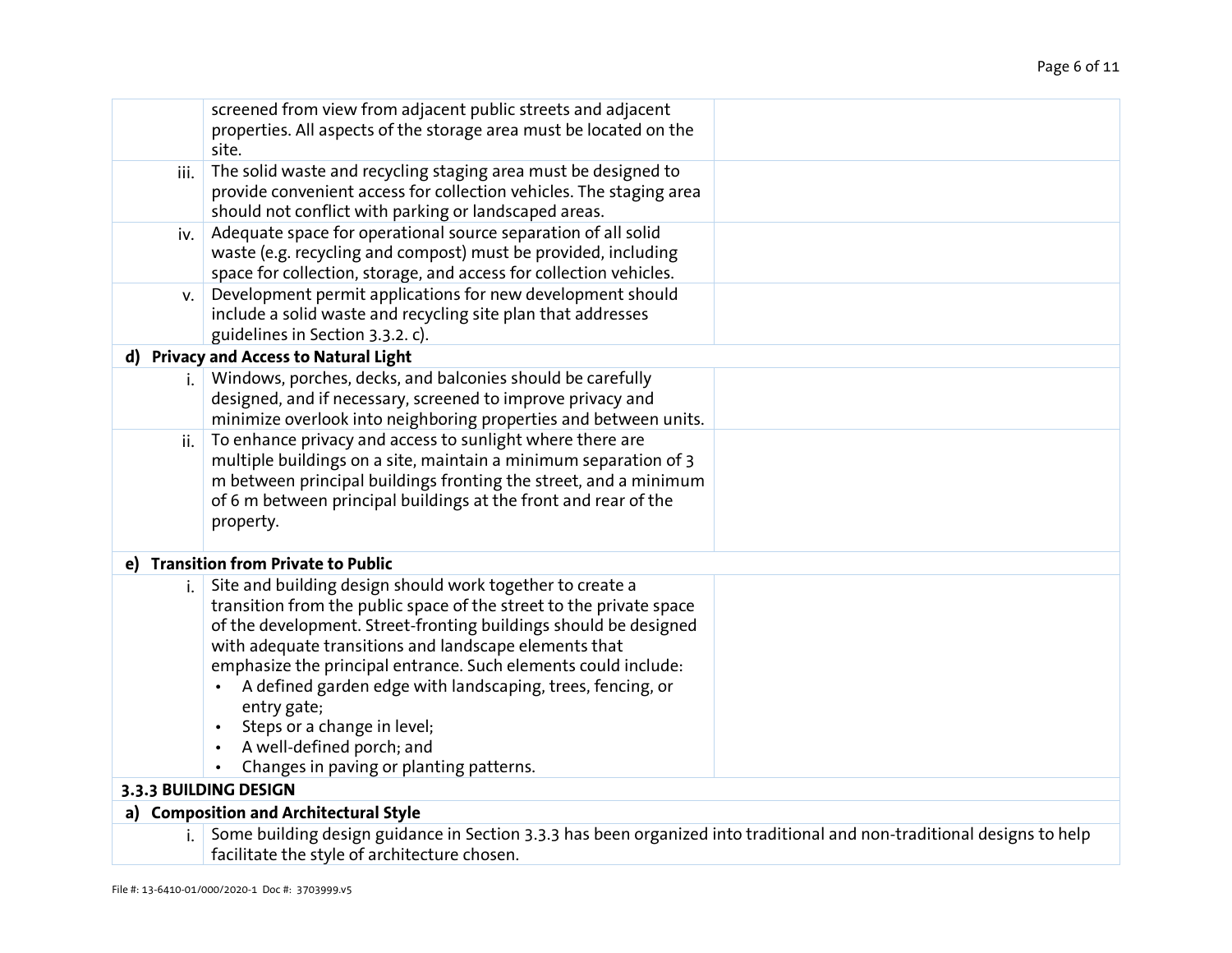|      | Traditional designs can be characterized by styles that originated and were popularized prior to the 21st century.<br>Common examples include Craftsman, Tudor, Georgian, Colonial and Victorian. While they vary in their appearance,<br>proportions and use of materials, some common traits include:<br>A dominant pitched roof form;<br>$\bullet$<br>Prominent main entrances characterized by generous covered porches and stairs;<br>$\bullet$<br>Various secondary architectural elements and details that articulate the primary building form;<br>$\bullet$<br>Window proportions that maintain the solidity of walls and the expression of punched openings;<br>$\bullet$<br>Balconies and decks that are integral with the building and do not appear tacked on;<br>$\bullet$<br>Details and trim with substantial thickness that give the appearance of solidity and durability.<br>$\bullet$<br>Non-traditional designs include everything else and cover a wide range of styles such as, art-deco, mid-century modern,<br>contemporary, pacific northwest, prairie, modern and ranch. |  |
|------|-----------------------------------------------------------------------------------------------------------------------------------------------------------------------------------------------------------------------------------------------------------------------------------------------------------------------------------------------------------------------------------------------------------------------------------------------------------------------------------------------------------------------------------------------------------------------------------------------------------------------------------------------------------------------------------------------------------------------------------------------------------------------------------------------------------------------------------------------------------------------------------------------------------------------------------------------------------------------------------------------------------------------------------------------------------------------------------------------------|--|
| ii.  | The overall building should express a clear sense of hierarchy of                                                                                                                                                                                                                                                                                                                                                                                                                                                                                                                                                                                                                                                                                                                                                                                                                                                                                                                                                                                                                                   |  |
|      | architectural elements to avoid the appearance of a random                                                                                                                                                                                                                                                                                                                                                                                                                                                                                                                                                                                                                                                                                                                                                                                                                                                                                                                                                                                                                                          |  |
|      | assemblage of competing focal points such as repetitive arched                                                                                                                                                                                                                                                                                                                                                                                                                                                                                                                                                                                                                                                                                                                                                                                                                                                                                                                                                                                                                                      |  |
|      | window forms, bay windows for every room of the house, or                                                                                                                                                                                                                                                                                                                                                                                                                                                                                                                                                                                                                                                                                                                                                                                                                                                                                                                                                                                                                                           |  |
|      | multiple and purposeless roof forms.                                                                                                                                                                                                                                                                                                                                                                                                                                                                                                                                                                                                                                                                                                                                                                                                                                                                                                                                                                                                                                                                |  |
| iii. | Principal and accessory buildings on the same lot should have a<br>similar architectural style, including character, exterior materials                                                                                                                                                                                                                                                                                                                                                                                                                                                                                                                                                                                                                                                                                                                                                                                                                                                                                                                                                             |  |
|      | and colour palette.                                                                                                                                                                                                                                                                                                                                                                                                                                                                                                                                                                                                                                                                                                                                                                                                                                                                                                                                                                                                                                                                                 |  |
|      |                                                                                                                                                                                                                                                                                                                                                                                                                                                                                                                                                                                                                                                                                                                                                                                                                                                                                                                                                                                                                                                                                                     |  |
|      | b) Massing and Roof Form                                                                                                                                                                                                                                                                                                                                                                                                                                                                                                                                                                                                                                                                                                                                                                                                                                                                                                                                                                                                                                                                            |  |
| i.   | Building forms should generally have a clear sense of hierarchy                                                                                                                                                                                                                                                                                                                                                                                                                                                                                                                                                                                                                                                                                                                                                                                                                                                                                                                                                                                                                                     |  |
|      | with a primary, dominant mass and roof form.                                                                                                                                                                                                                                                                                                                                                                                                                                                                                                                                                                                                                                                                                                                                                                                                                                                                                                                                                                                                                                                        |  |
| ii.  | Break down larger massing to achieve visually interesting facades                                                                                                                                                                                                                                                                                                                                                                                                                                                                                                                                                                                                                                                                                                                                                                                                                                                                                                                                                                                                                                   |  |
|      | with features such as recesses, projections, porches, canopies,                                                                                                                                                                                                                                                                                                                                                                                                                                                                                                                                                                                                                                                                                                                                                                                                                                                                                                                                                                                                                                     |  |
| iii. | balconies, roof overhangs, materials, colours and textures.<br>Roof skirting on the building façade is discouraged                                                                                                                                                                                                                                                                                                                                                                                                                                                                                                                                                                                                                                                                                                                                                                                                                                                                                                                                                                                  |  |
| iv.  | Chimney projections should be expressed as continuous elements                                                                                                                                                                                                                                                                                                                                                                                                                                                                                                                                                                                                                                                                                                                                                                                                                                                                                                                                                                                                                                      |  |
|      | from grade past the eaves of the main roof. They should not                                                                                                                                                                                                                                                                                                                                                                                                                                                                                                                                                                                                                                                                                                                                                                                                                                                                                                                                                                                                                                         |  |
|      | appear as floating appendages or be direct vented at a location                                                                                                                                                                                                                                                                                                                                                                                                                                                                                                                                                                                                                                                                                                                                                                                                                                                                                                                                                                                                                                     |  |
|      | that is readily visible from the street.                                                                                                                                                                                                                                                                                                                                                                                                                                                                                                                                                                                                                                                                                                                                                                                                                                                                                                                                                                                                                                                            |  |
|      | <b>Traditional Building Design</b>                                                                                                                                                                                                                                                                                                                                                                                                                                                                                                                                                                                                                                                                                                                                                                                                                                                                                                                                                                                                                                                                  |  |
| V.   | Incorporate the upper storey into a sloping roof form to reduce                                                                                                                                                                                                                                                                                                                                                                                                                                                                                                                                                                                                                                                                                                                                                                                                                                                                                                                                                                                                                                     |  |
|      | the perceived mass of the building.                                                                                                                                                                                                                                                                                                                                                                                                                                                                                                                                                                                                                                                                                                                                                                                                                                                                                                                                                                                                                                                                 |  |

⊤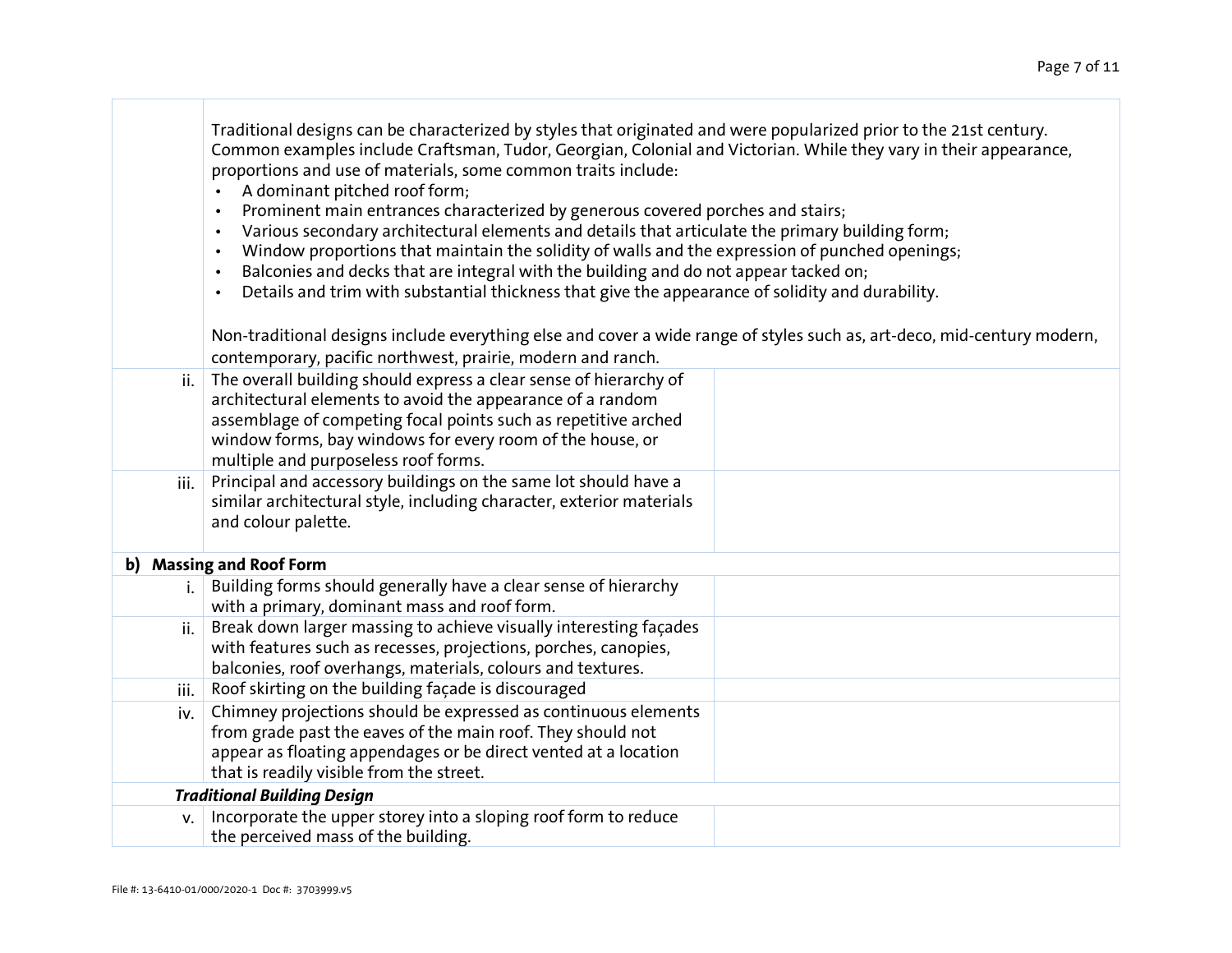| vi.                    | Main roof forms are generally characterized by end gable, cross         |  |
|------------------------|-------------------------------------------------------------------------|--|
|                        | gable, hipped, double, or transverse gable.                             |  |
| vii.                   | Secondary roof forms and dormers should be clearly secondary to         |  |
|                        | the main roof form in size and number, with dormers set back            |  |
|                        | from the building façade to maintain the dominance of the main          |  |
|                        | roof.                                                                   |  |
| viii.                  | If a secondary roof or gable interrupts the eave line of the main       |  |
|                        | roof, it should mark or cover a significant element such as an          |  |
|                        | entry, a porch, a recessed area, or a substantial projection.           |  |
|                        | <b>Non-Traditional Building Design</b>                                  |  |
| ix.                    | While non-traditional roof forms may be expressed in a variety of       |  |
|                        | ways, generous roof overhangs are encouraged to add visual              |  |
|                        | interest and to improve the durability and longevity of exterior        |  |
|                        | cladding                                                                |  |
| <b>Porches</b><br>c)   |                                                                         |  |
| i.                     | Street-facing front porches should have enough space for                |  |
|                        | furniture and seating to encourage a more neighbourly and active        |  |
|                        | space. Entry porches are also encouraged for units with access          |  |
|                        | from within the site, though the size is more flexible                  |  |
| ii.                    | Stairs to levels above the main or ground floor should be               |  |
|                        | accommodated within the internal space of the unit.                     |  |
|                        |                                                                         |  |
| iii.                   | Front entry porches should be one-storey, have roof cover, and be       |  |
|                        | integrated into the overall building design. The entrance cover         |  |
|                        | may be provided by recessing the porch area and front door, by          |  |
|                        | adding to the main façade of the building, or a combination of<br>both. |  |
| d)<br><b>Entrances</b> |                                                                         |  |
|                        | Where possible, provide entrances that are clearly visible and          |  |
| i.                     | identifiable from the fronting public street. On corner sites,          |  |
|                        | entries may face both streets.                                          |  |
| ii.                    | Elevate entrances fronting a street by a minimum of 0.6m and            |  |
|                        | step with the slope to enhance residents' privacy.                      |  |
| iii.                   | When doors to side by side units are located together, the entry        |  |
|                        | area should be expressed as a single porch which may have both          |  |
|                        | doors visible.                                                          |  |
|                        |                                                                         |  |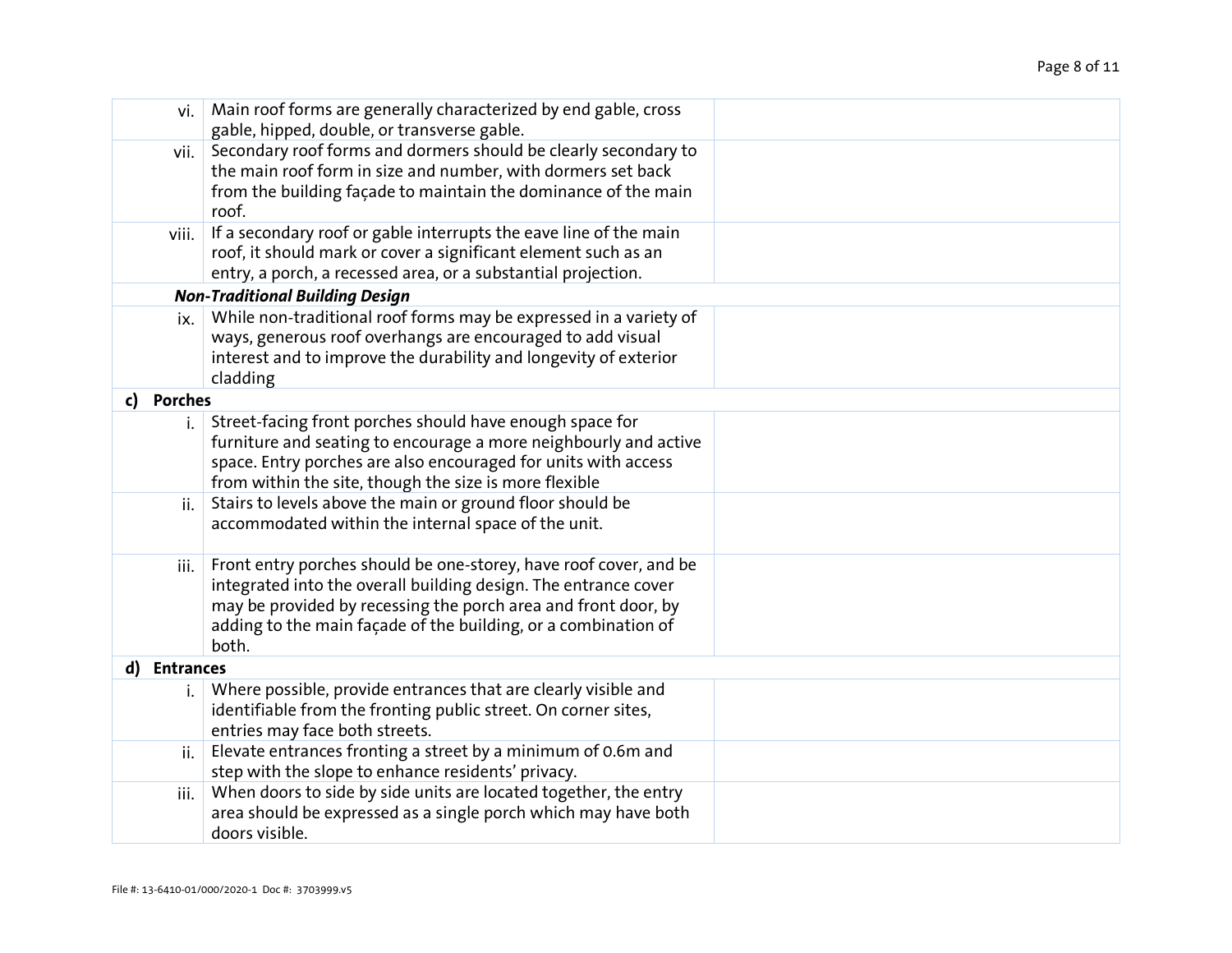|    | iv.        | Where an entry to a unit is not clearly visible from a street,<br>provide clearly defined site entries and pathways from primary<br>streets to each independent unit through lighting, architectural<br>detailing and landscape design. Clear paths should also be<br>designed to access individual units from parking areas and<br>common open space.                 |  |
|----|------------|------------------------------------------------------------------------------------------------------------------------------------------------------------------------------------------------------------------------------------------------------------------------------------------------------------------------------------------------------------------------|--|
|    | V.         | Exterior main entry stairs should be generous in width.                                                                                                                                                                                                                                                                                                                |  |
| e) |            | <b>Façade Articulation</b>                                                                                                                                                                                                                                                                                                                                             |  |
|    | i.         | A large portion of the main wall plane should be present to ensure<br>the visual strength and unity of the whole façade.                                                                                                                                                                                                                                               |  |
|    | ii.        | Large blank walls, including interior side walls, should be avoided<br>whenever possible.                                                                                                                                                                                                                                                                              |  |
|    | iii.       | Continue the exterior detailing and materials used on the<br>principal building façade in consistent proportions on all façades.<br>Materials should carry around corners to avoid appearing as a thin<br>veneer or false front. In general, if there are changes in exterior<br>materials, they should occur where there is an obvious change in<br>building massing. |  |
|    | f) Windows |                                                                                                                                                                                                                                                                                                                                                                        |  |
|    | i.         | Windows facing public streets and lanes should be transparent,<br>clear-glazed, operable and to a size large enough to promote<br>overlook to adjacent open spaces.                                                                                                                                                                                                    |  |
|    | ii.        | The design and placement of windows should contribute to a<br>balanced visual expression that is not necessarily symmetrical.<br>Multiple competing feature windows should be avoided.                                                                                                                                                                                 |  |
|    |            | <b>Traditional Design</b>                                                                                                                                                                                                                                                                                                                                              |  |
|    | iii.       | Except where brick or stone is the main cladding material,<br>windows on traditional style buildings should be installed with<br>window elements such as trim, sills, aprons, frames, and mullions<br>to add visual interest and to emphasize their presence.                                                                                                          |  |
|    | iv.        | Window sizes, shapes, and proportions should maintain an<br>expression of 'punched openings' that does not undermine the<br>presence or solidity of walls.                                                                                                                                                                                                             |  |
|    |            | <b>Non-Traditional Design</b>                                                                                                                                                                                                                                                                                                                                          |  |
|    | V.         | A variety of window shapes and sizes is encouraged, though<br>window design should be expressive of and consistent with the<br>overall design rationale for the building                                                                                                                                                                                               |  |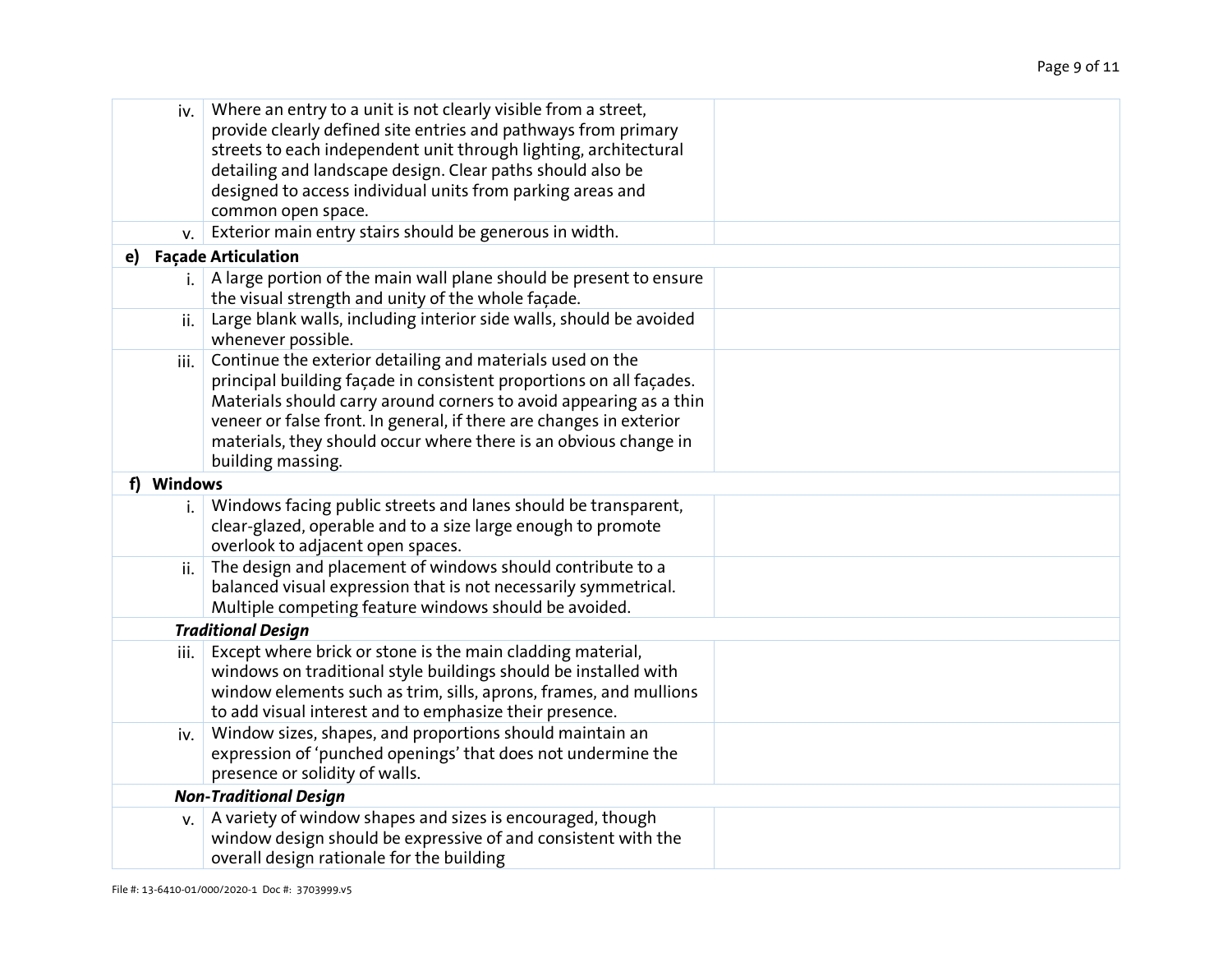| vi.                    | Non-traditional designs such as contemporary style buildings can<br>generally use larger areas of glazing with much different shapes<br>and proportions than traditional style designs.                                                                                                                                                   |  |
|------------------------|-------------------------------------------------------------------------------------------------------------------------------------------------------------------------------------------------------------------------------------------------------------------------------------------------------------------------------------------|--|
| g)                     | <b>Exterior Materials</b>                                                                                                                                                                                                                                                                                                                 |  |
| i.                     | Materials should be appropriate to the scale and design of<br>building elements. For example, large and heavy roof tiles may not<br>be appropriate for roofs with smaller secondary roof forms and<br>dormers.                                                                                                                            |  |
| ii.                    | The use of high-quality exterior materials such as wood, stone or<br>brick, or an acceptable alternative, is encouraged on all street-<br>facing façades. Cementitious fiber and stucco are also acceptable.                                                                                                                              |  |
| iii.                   | Materials should be used in a rational manner in a way that is true<br>to their nature. For example, stone or brick should be used as a<br>foundation element, and as the base of columns, but should not<br>be used as a facing on upper levels with no clear means of support<br>below.                                                 |  |
| iv.                    | Exterior materials should be limited in number. Material changes<br>should relate to significant building design elements such as to<br>express the base or foundation of the building as opposed to a<br>dormer or minor projection.                                                                                                     |  |
| V.                     | Where a material is proposed that is not mentioned, it's<br>acceptability will be evaluated on a case by case basis, especially<br>considering that some materials have advanced to a point where<br>they convincingly replicate original materials.                                                                                      |  |
| <b>VI. LANDSCAPING</b> |                                                                                                                                                                                                                                                                                                                                           |  |
| i.                     | Development Permit applications for new development should<br>include a well-developed landscaping and planting plan that<br>identifies soft landscaping areas and planting species, permeable<br>and impermeable surface materials, fencing and hedging,<br>retaining walls, and the identification of private and common<br>open space. |  |
| ii.                    | Open areas of land on-site shall be landscaped with a variety of<br>trees, lawns, shrubs, flower beds or other acceptable planting<br>materials in a professionally coordinated manner to support good<br>landscaping practice.                                                                                                           |  |